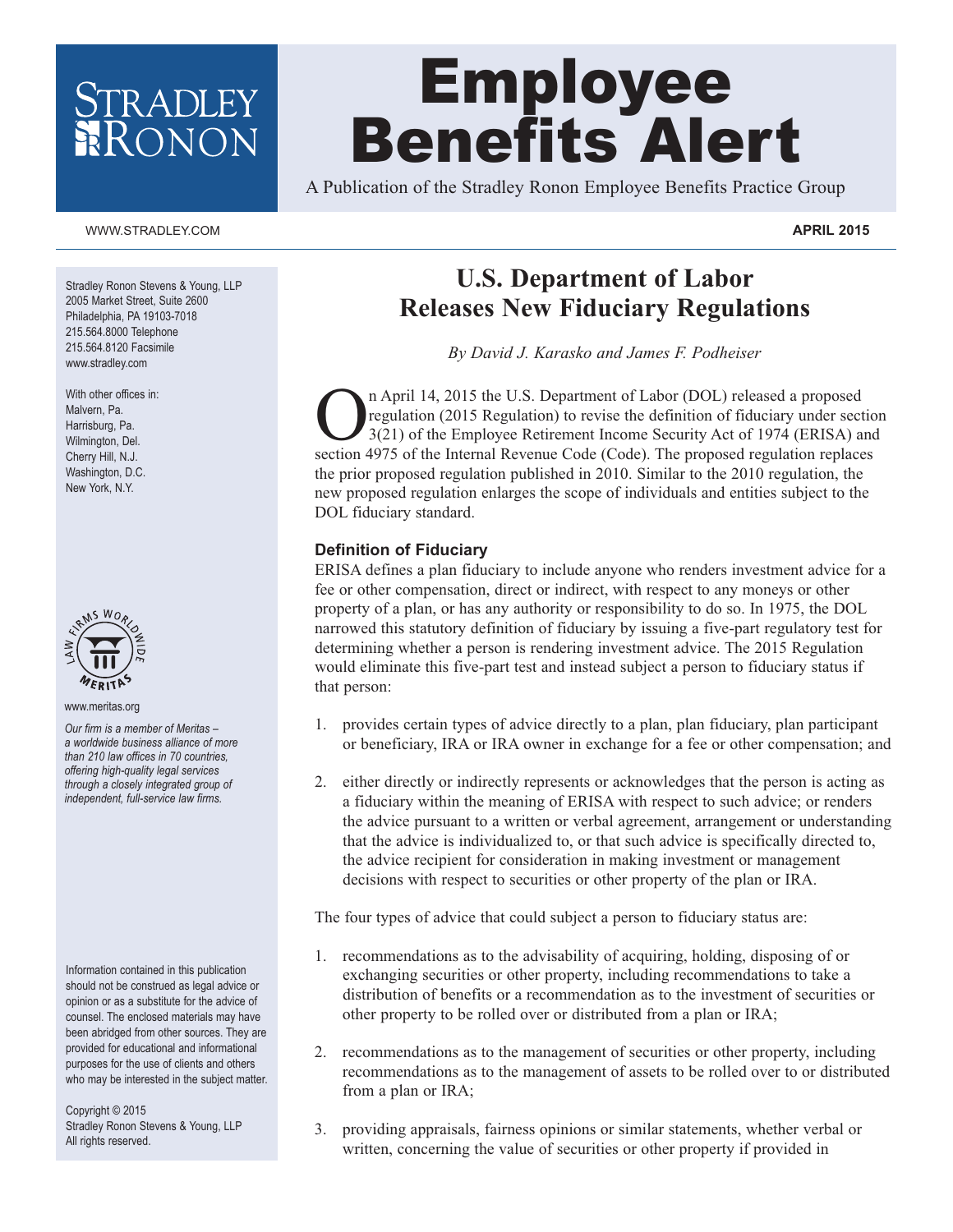connection with a specific transaction involving the acquisition, disposition or exchange of such securities or other property by the plan or IRA; and

4. recommendations of a person who will also receive a fee or other compensation for providing any of the three types of advice listed above.

#### **Carve-Outs**

While the DOL proposes expanding the scope of persons subject to the fiduciary standard in the 2015 Regulation, it also provides several carve-outs (described below) that would allow a person to render advice to a plan without being treated as a fiduciary.

**Counterparties to the Plan.** Subject to satisfying various conditions, the 2015 Regulation carves out counterparties who provide advice to a plan fiduciary, including:

- 1. counterparties who provide advice to an independent plan fiduciary in connection with a sale, purchase, loan or bilateral contract if the plan has 100 or more participants or the plan fiduciary manages at least \$100 million in employee benefit plan assets; and
- 2. swap dealers, security-based swap dealers, major swap participants or major security-based swap participants who provide advice in connection with a swap or security-based swap.

**Employees.** The 2015 Regulation carves out employees who provide advice to a plan fiduciary if they receive no fee or other compensation in connection with the advice beyond the employees' normal compensation.

#### **Platform Providers and Selection and Monitoring**

**Assistance.** The 2015 Regulation carves out persons who market and make available to a plan a platform of investment options (without regard to the individualized needs of the plan, its participants or beneficiaries) from which a plan fiduciary may select or monitor investment alternatives into which plan participants may direct their investment. Additionally, in connection with those platform provider services, the 2015 Regulation carves out persons who merely identify investment alternatives that meet objective criteria specified by the plan fiduciary (e.g., stated parameters concerning expense ratios, size of fund, type of asset or credit quality) or merely provide objective financial data and comparisons with independent benchmarks to the plan fiduciary.

**Financial Reports and Valuations.** The 2015 Regulation carves out persons who provide appraisals, fairness opinions





**David J. Karasko James F. Podheiser**

If you would like more information, contact David J. Karasko at dkaraso@stradley.com or 215.564.8542 or James F. Podheiser at jpodheiser@stradley.com or 215.564.8111.

or statements of value to (1) employee stock ownership plans, (2) investment funds (such as collective investment funds or pooled separate accounts) that hold the assets of more than one unaffiliated plan, and (3) ERISA plans and IRAs solely for purposes of compliance with the reporting and disclosure provisions under ERISA and the Code.

**Investment Education.** The 2015 Regulation carves out persons who provide investment education materials similar to those included in Interpretive Bulletin 96-1, including (1) plan information; (2) general financial, investment and retirement information; (3) asset allocation models; and (4) interactive investment material. However, the 2015 Regulation differs in some respects from Interpretive Bulletin 96-1. For example, asset-allocation models may not refer to specific investment products under the new carve-out.

### **Prohibited Transaction Class Exemptions**

As discussed, the 2015 Regulation would expand the scope of individuals and entities subject to the DOL fiduciary standard, and in doing so recharacterize many traditional nonfiduciary activities into fiduciary activities. To help address the conflicts that may result from such recharacterization, the DOL also proposed two new prohibited transaction class exemptions ("PTEs") for "Best Interest Contracts" and "Principal Transactions." These new exemptions would allow advisers to continue to receive payments that could create conflicts of interest if the conditions of the exemption are met. In addition, the DOL proposed amendments to several existing PTEs that were previously available for investment advice provided to plan sponsors and participants, including 86-128, 75-1, 77-4, 80- 83, 83-1 and 84-24. Service providers have relied on these PTEs for years to structure their relationships with ERISA plans, and the amendments may require significant changes to their current compensation practices.